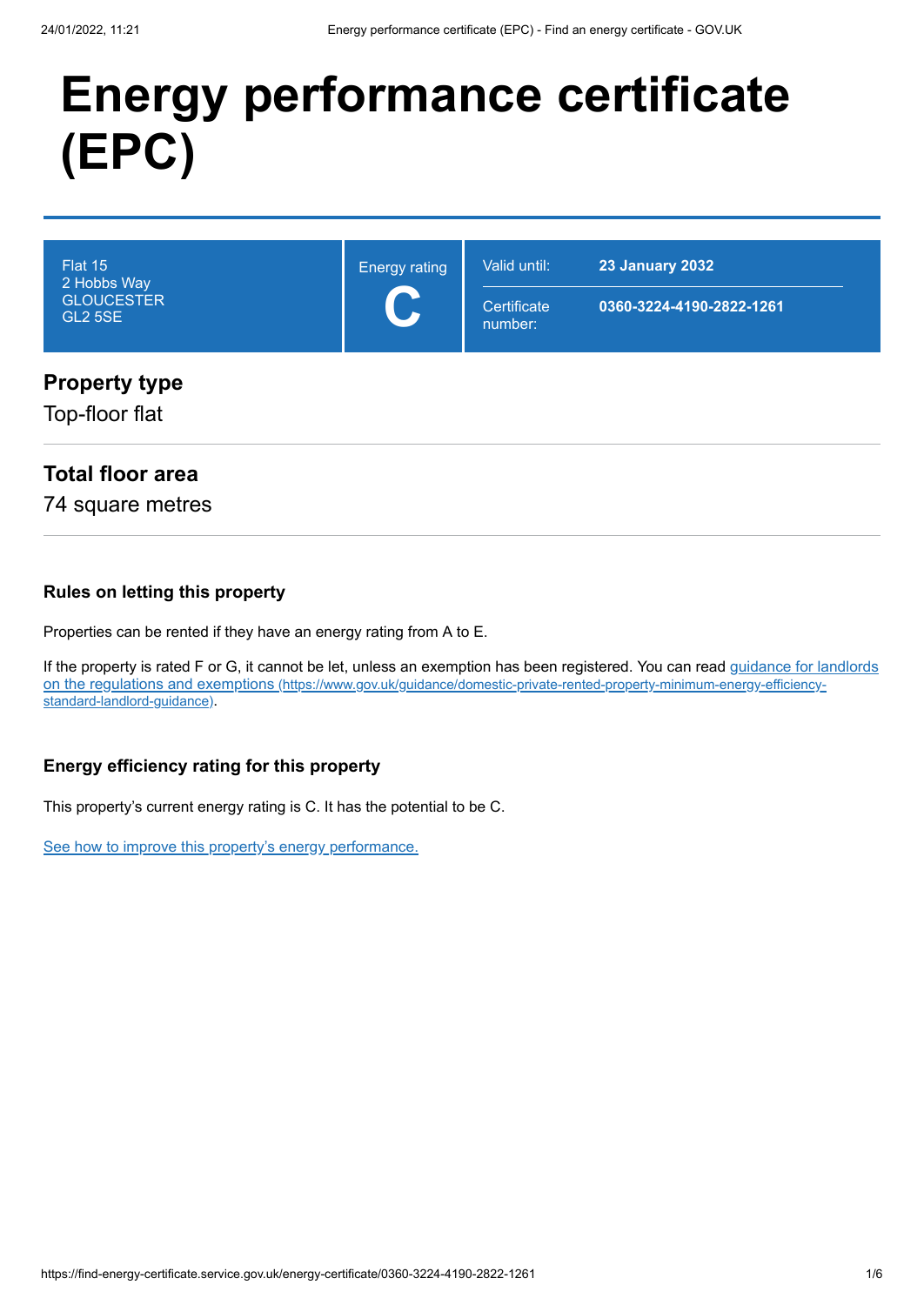| <b>Score</b> | <b>Energy rating</b> |   | <b>Current</b> | <b>Potential</b> |
|--------------|----------------------|---|----------------|------------------|
| $92 +$       |                      |   |                |                  |
| 81-91        | В                    |   |                |                  |
| 69-80        | $\mathbf C$          |   | 71   C         | 71   C           |
| 55-68        |                      |   |                |                  |
| 39-54        |                      | E |                |                  |
| $21 - 38$    |                      | F |                |                  |
| $1 - 20$     |                      | H |                |                  |

The graph shows this property's current and potential energy efficiency.

Properties are given a rating from A (most efficient) to G (least efficient).

Properties are also given a score. The higher the number the lower your fuel bills are likely to be.

For properties in England and Wales:

- the average energy rating is D
- the average energy score is 60

#### **Breakdown of property's energy performance**

This section shows the energy performance for features of this property. The assessment does not consider the condition of a feature and how well it is working.

Each feature is assessed as one of the following:

- very good (most efficient)
- good
- average
- poor
- very poor (least efficient)

When the description says "assumed", it means that the feature could not be inspected and an assumption has been made based on the property's age and type.

| <b>Feature</b> | <b>Description</b>                                    | Rating    |
|----------------|-------------------------------------------------------|-----------|
| Walls          | Average thermal transmittance 0.20 W/m <sup>2</sup> K | Very good |
| Roof           | Average thermal transmittance 0.13 W/m <sup>2</sup> K | Very good |
| Windows        | High performance glazing                              | Very good |

https://find-energy-certificate.service.gov.uk/energy-certificate/0360-3224-4190-2822-1261 2/6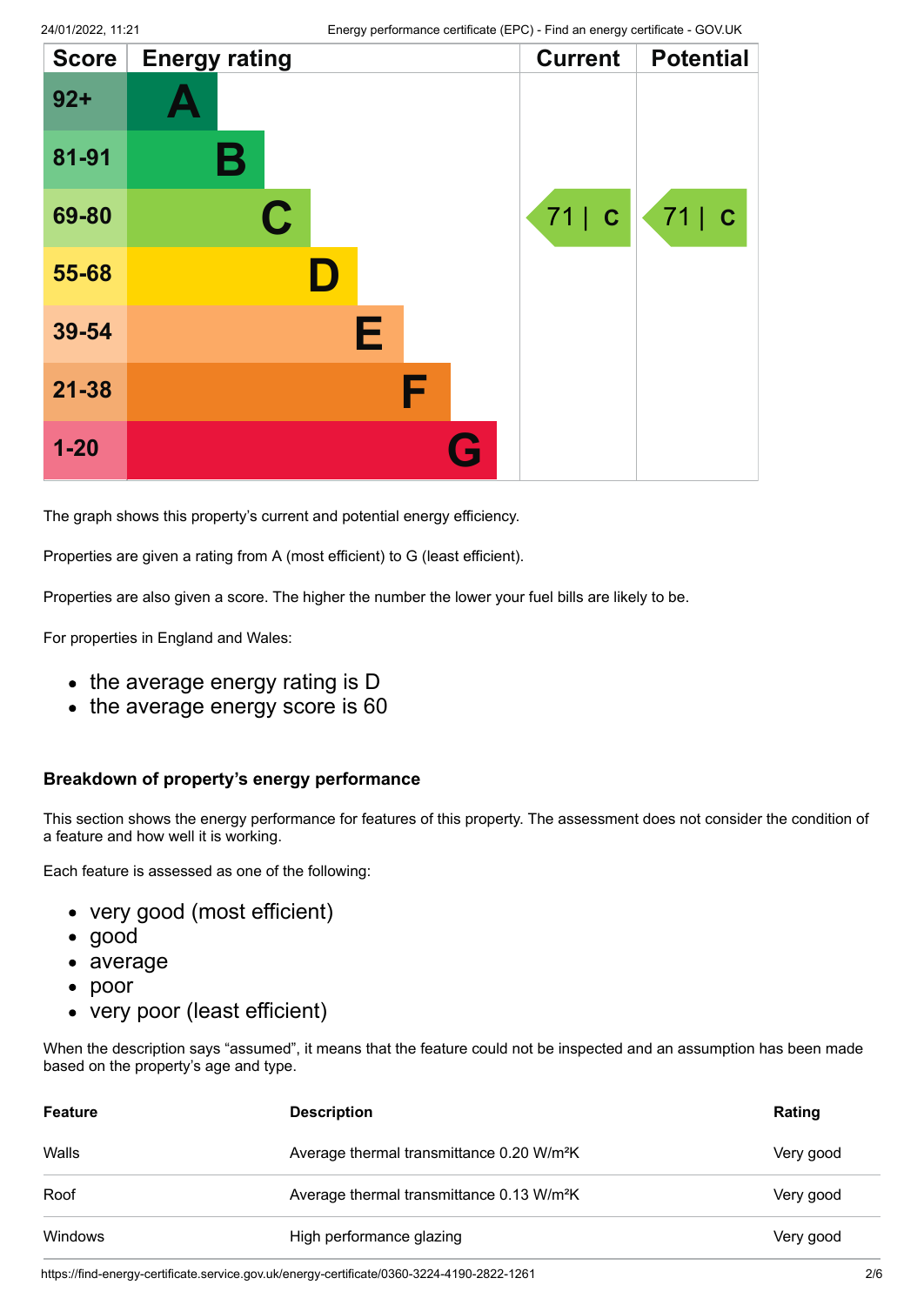24/01/2022, 11:21 Energy performance certificate (EPC) - Find an energy certificate - GOV.UK

| <b>Feature</b>       | <b>Description</b>                           | Rating    |
|----------------------|----------------------------------------------|-----------|
| Main heating         | Room heaters, electric                       | Very poor |
| Main heating control | Programmer and room thermostat               | Good      |
| Hot water            | Electric immersion, standard tariff          | Very poor |
| Lighting             | Low energy lighting in all fixed outlets     | Very good |
| Air tightness        | Air permeability 3.4 $m^3/h.m^2$ (as tested) | Good      |
| Floor                | (other premises below)                       | N/A       |
| Secondary heating    | None                                         | N/A       |

# **Low and zero carbon energy sources**

Low and zero carbon energy sources release very little or no CO2. Installing these sources may help reduce energy bills as well as cutting carbon emissions. The following low or zero carbon energy sources are installed in this property:

• Solar photovoltaics

# **Primary energy use**

The primary energy use for this property per year is 126 kilowatt hours per square metre (kWh/m2).

What is primary energy use?

#### **Environmental impact of this property**

This property's current environmental impact rating is B. It has the potential to be B.

Properties are rated in a scale from A to G based on how much carbon dioxide (CO2) they produce.

Properties with an A rating produce less CO2 than G rated properties.

### **An average household produces**

6 tonnes of CO2

### **This property produces**

1.6 tonnes of CO2

### **This property's potential production**

1.6 tonnes of CO2

By making the [recommended changes](#page-3-0), you could reduce this property's CO2 emissions by 0.0 tonnes per year. This will help to protect the environment.

Environmental impact ratings are based on assumptions about average occupancy and energy use. They may not reflect how energy is consumed by the people living at the property.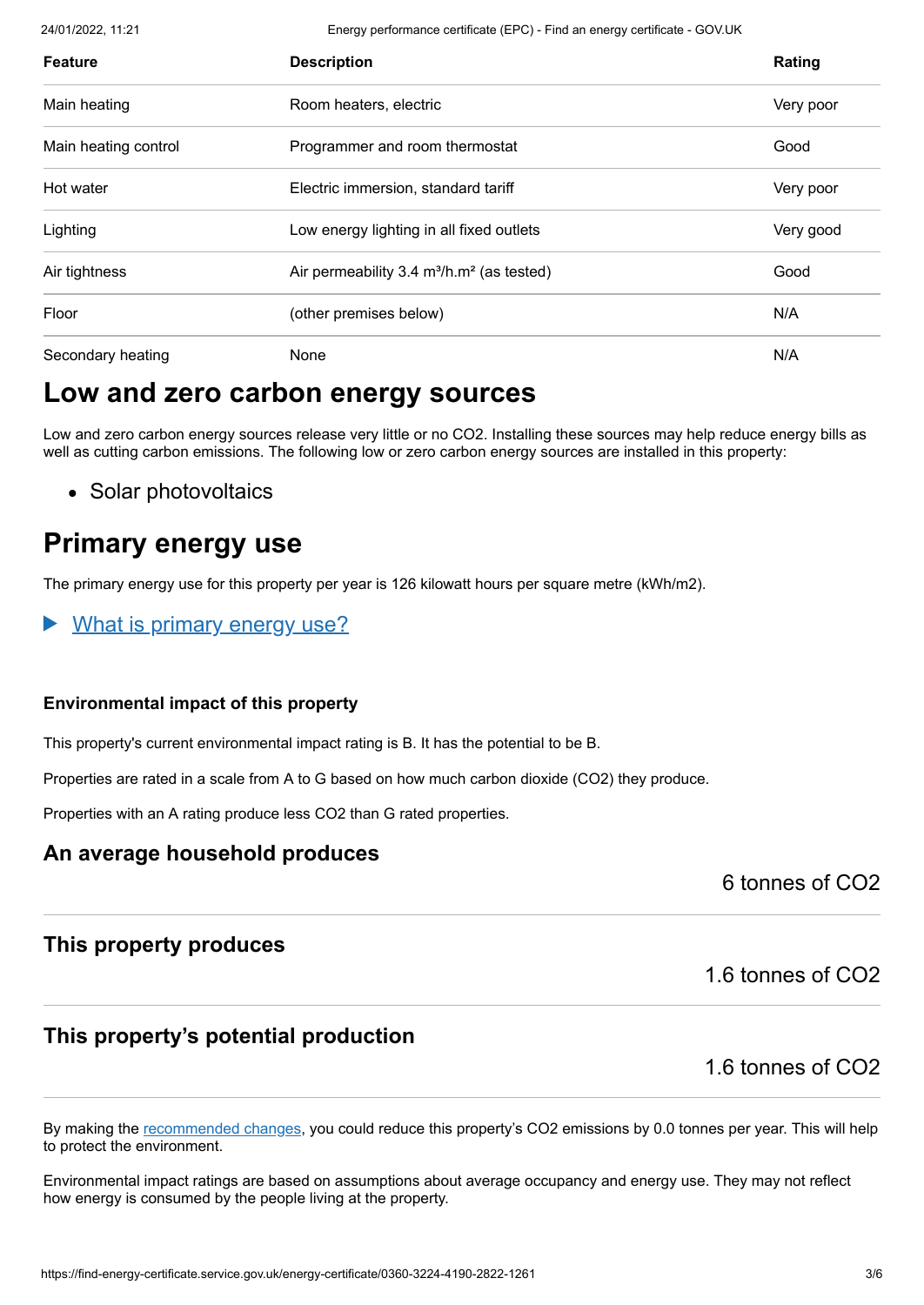### <span id="page-3-0"></span>**How to improve this property's energy performance**

The assessor did not make any recommendations for this property.

Simple Energy Advice has guidance on improving a property's energy use. [\(https://www.simpleenergyadvice.org.uk/\)](https://www.simpleenergyadvice.org.uk/)

Potential energy rating **C**

# **Paying for energy improvements**

[Find energy grants and ways to save energy in your home.](https://www.gov.uk/improve-energy-efficiency) (https://www.gov.uk/improve-energy-efficiency)

**Estimated energy use and potential savings**

### **Estimated yearly energy cost for this property**

**Potential saving**

£0

£826

The estimated cost shows how much the average household would spend in this property for heating, lighting and hot water. It is not based on how energy is used by the people living at the property.

The estimated saving is based on making all of the recommendations in [how to improve this property's energy performance.](#page-3-0)

For advice on how to reduce your energy bills visit Simple Energy Advice [\(https://www.simpleenergyadvice.org.uk/\)](https://www.simpleenergyadvice.org.uk/).

# **Heating use in this property**

Heating a property usually makes up the majority of energy costs.

## **Estimated energy used to heat this property**

**Space heating**

2167 kWh per year

### **Water heating**

1704 kWh per year

## **Potential energy savings by installing insulation**

The assessor did not find any opportunities to save energy by installing insulation in this property.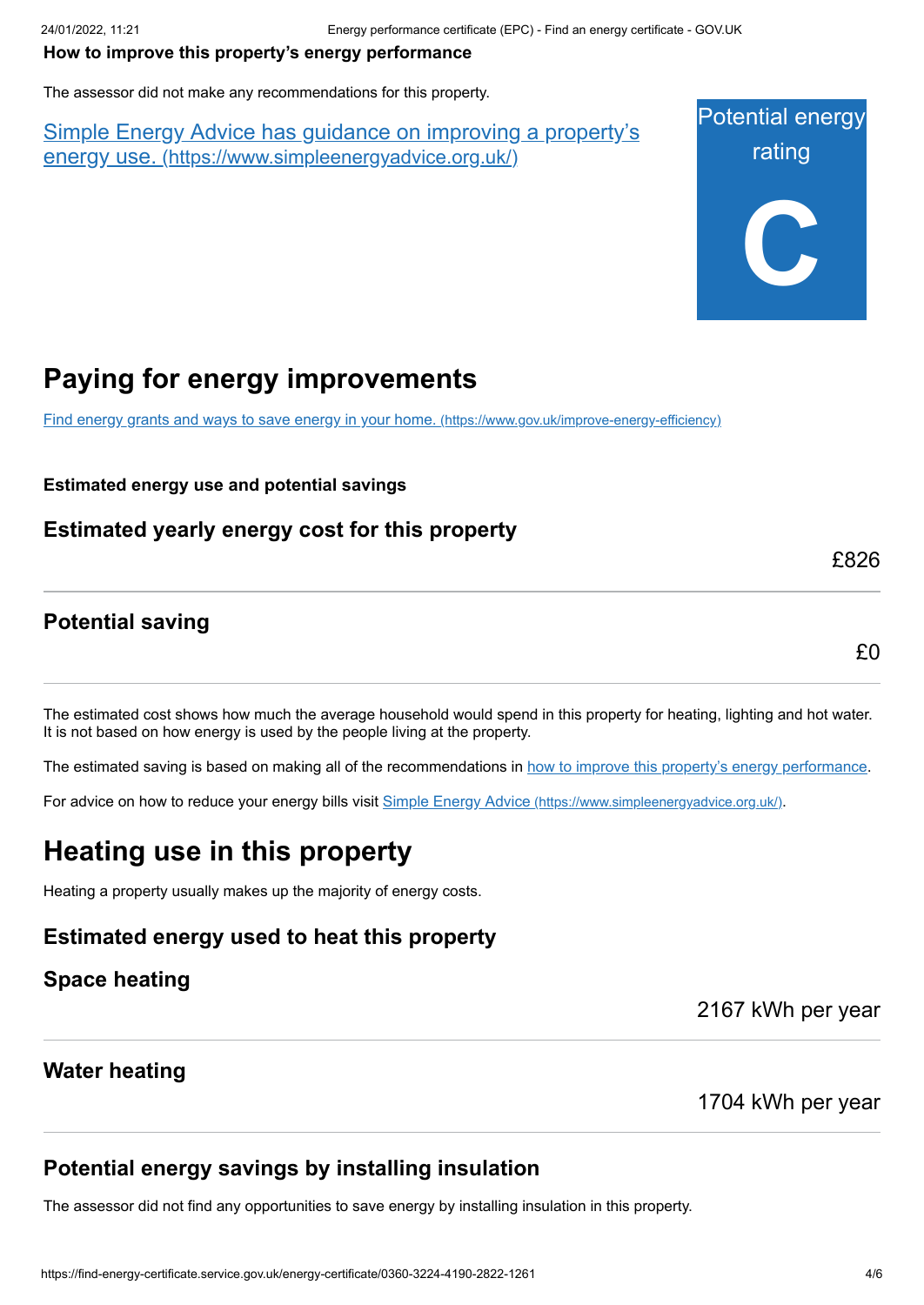You might be able to receive Renewable Heat Incentive payments [\(https://www.gov.uk/domestic-renewable-heat-incentive\)](https://www.gov.uk/domestic-renewable-heat-incentive). This will help to reduce carbon emissions by replacing your existing heating system with one that generates renewable heat. The estimated energy required for space and water heating will form the basis of the payments.

#### **Contacting the assessor and accreditation scheme**

This EPC was created by a qualified energy assessor.

If you are unhappy about your property's energy assessment or certificate, you can complain to the assessor directly.

If you are still unhappy after contacting the assessor, you should contact the assessor's accreditation scheme.

Accreditation schemes are appointed by the government to ensure that assessors are qualified to carry out EPC assessments.

# **Assessor contact details**

#### **Assessor's name**

Jonathan Platt

#### **Telephone**

01884 242050

#### **Email**

[info@aessc.co.uk](mailto:info@aessc.co.uk)

# **Accreditation scheme contact details**

### **Accreditation scheme** Elmhurst Energy Systems Ltd

# **Assessor ID**

EES/021559

### **Telephone**

01455 883 250

#### **Email**

[enquiries@elmhurstenergy.co.uk](mailto:enquiries@elmhurstenergy.co.uk)

# **Assessment details**

### **Assessor's declaration**

No related party